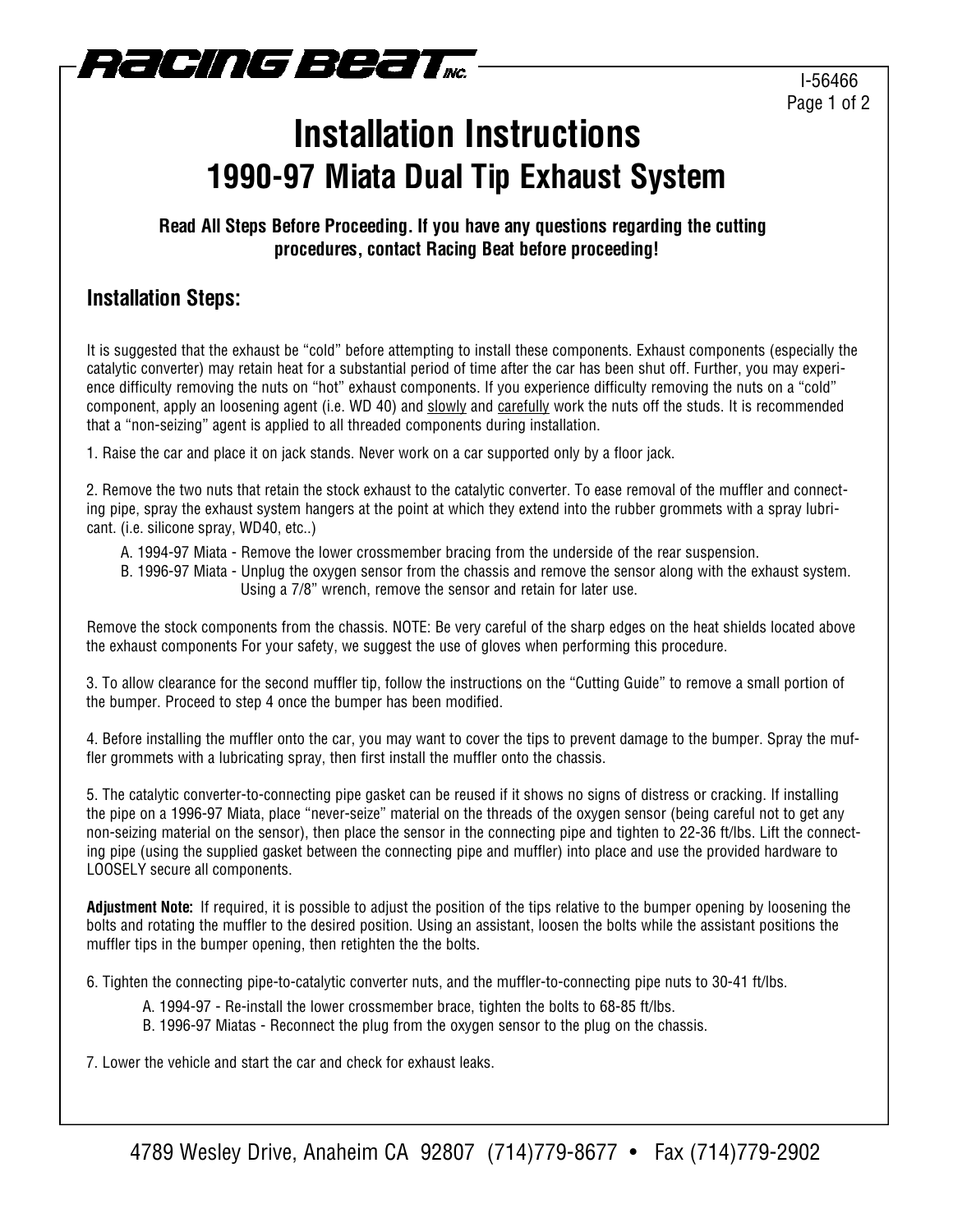# **Cutting Guide**

### **Read All Steps Before Proceeding:**

This procedure requires the removal of a small amount of the urethane bumper to allow for clearance of the "left" muffler tip. The bumper is shown off the car for illustration purposes only.

1. Cut out the template as instructed and position as shown in photo 1. Align the template with the "notch" in the bumper and tape position #1 in place. Flatten the template against the bumper and tape position #2 in place. Next, flatten the upper edge of the template against the bumper and apply tape to position #3. Align the lower edge of the template along the lower edge of the bumper and tape position  $#4$  in place. At this point the template should be lying flat against the bumper with the lower edges aligning with the lower edges of the bumper as shown. If not, reposition the template before proceeding. Trace a line onto the bumper. You may want to place a "dotted" line approximately  $1/8$ " inside of this line as a precautionary cutting quide. (See photo 2)



**Photo 1. Center the indicated area on the template with the vertical support.**



**Photo 2. Mark a "dotted" cutting guide 1/8" inside the template line.**

Remove the urethane bumper material following one of these procedures. Proceed slowly to avoid removing too much material. Remember, you can always remove more material, but you can't add it back if a mistake is made!

1. Utility knife (**Recommended Method)** - A utility knife can be used in one of the following methods:

1) Working slowly, make a series of small shallow cuts to remove the urethane material. Continue to make the cuts until you have reached the indicated mark, or 2) Slowly make a single cut into the urethane material (see photo 3), following the guide line. Gently rock the knife fore and aft as you make the cut.

After the cuts have been made to within 1/8-inch of the template guide, use a small rounded sanding block with a 150 wet/dry grit sandpaper to finalize the shape (see photo 4), then finish with 300 wet/dry paper to fine tune the shape of the opening.

2. Grinder - The use of a small die grinder will produce a fast cut, but once a cut is made, the work area may "vibrate" and carries a greater risk of making a mistake. Using a carbide cutter bit, cut to within 1/8-inch of the template line. Hold the grinder perpendicular to the portion of the bumper that you are working on. Using a small rounded sanding block (see photo 4), fine tune the opening to match the template using 150 wet/dry grit sandpaper, then finish with 300 wet/dry.



**Photo 3. Making a single cut with a utility knife.**



**Photo 4. Finish the shape of the open ing using a round sanding block.**